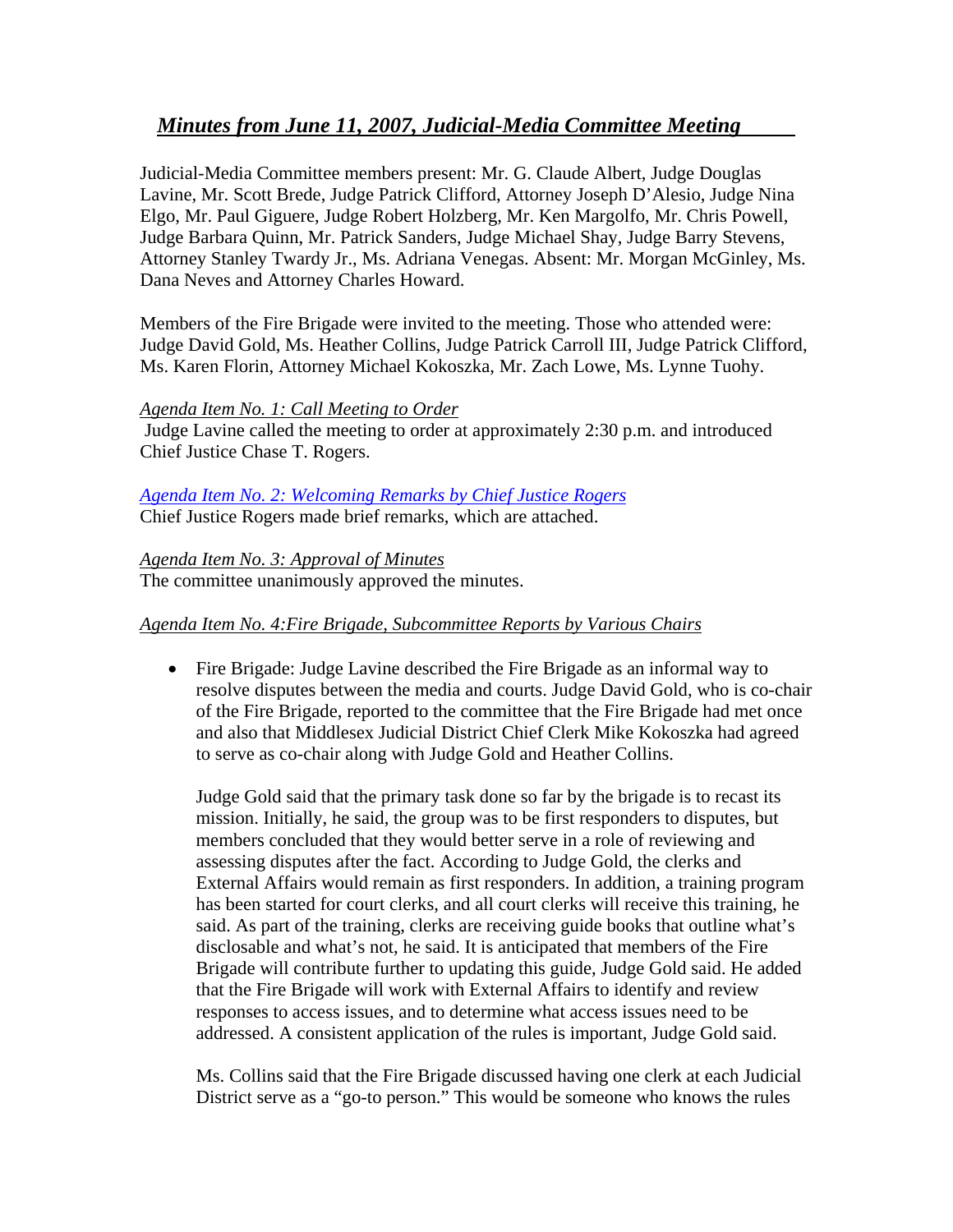thoroughly and could respond quickly to access issues, she explained.

 Regarding the training of court clerks, Attorney D'Alesio reported that the process is about 80 percent complete. He also provided handouts that the clerks have received, which outline what is and is not disclosable.

 Mr. Powell said he was "stunned" that this process is so far along and was grateful for that. He asked that when the access guide is updated and in a form that everyone is comfortable with that it be distributed to news organizations. He also said it should be posted at the clerks' offices for the public. Attorney D'Alesio added that the access handouts received by the clerks during their training could be posted on the Branch's website as a stop gap between now and the completion of the access guide.

 Mr. Albert asked Attorney D'Alesio and Attorney Kokoszka whether the following situation had arisen: a clerk, nervous about disclosing documents that are disclosable, ask other clerks or judges whether the information should be sealed. Attorney D'Alesio said the situation has come up, and that the response is: if the sealing time is expired, it's expired. Attorney Kokoszka said he advises his clerks the same. Judge Carroll added that a judge shouldn't seal a document unless there's a statutory reason.

• *Events Subcommittee –* Ms. Tuohy reported that the committee has met by telephone conference to date. Members discussed trying to do a forum at the Judges Institute, but decided it was too late to do one this year, she said. Ms. Tuohy added that Attorney Lou Pepe had agreed to serve on the subcommittee. Specifics of suggested events will be discussed at the subcommittee's next meeting, she said.

 Judge Lavine added that he views this subcommittee as "the seeding ground" for potential speakers at future committee meetings. He asked anyone who has ideas for topics or events to let him know. Mr. Powell responded that one idea would be to survey judges regarding their complaints about the media and to invite them to speak about those complaints.

• *Survey Subcommittee* 

Mr. Brede reported that the Survey Subcommittee met and discussed whether members of the public should be surveyed, but determined that such a task would entail a different mission than what the subcommittee is charged with. Still under discussion are whether to include clerks in the survey and whether the responses should be anonymous. The subcommittee has broken into two groups – judges and journalists – and hopes to have the survey forms complete by the end of the summer, he said. In response to a question, Mr. Brede said any members of the committee could offer suggestions for questions.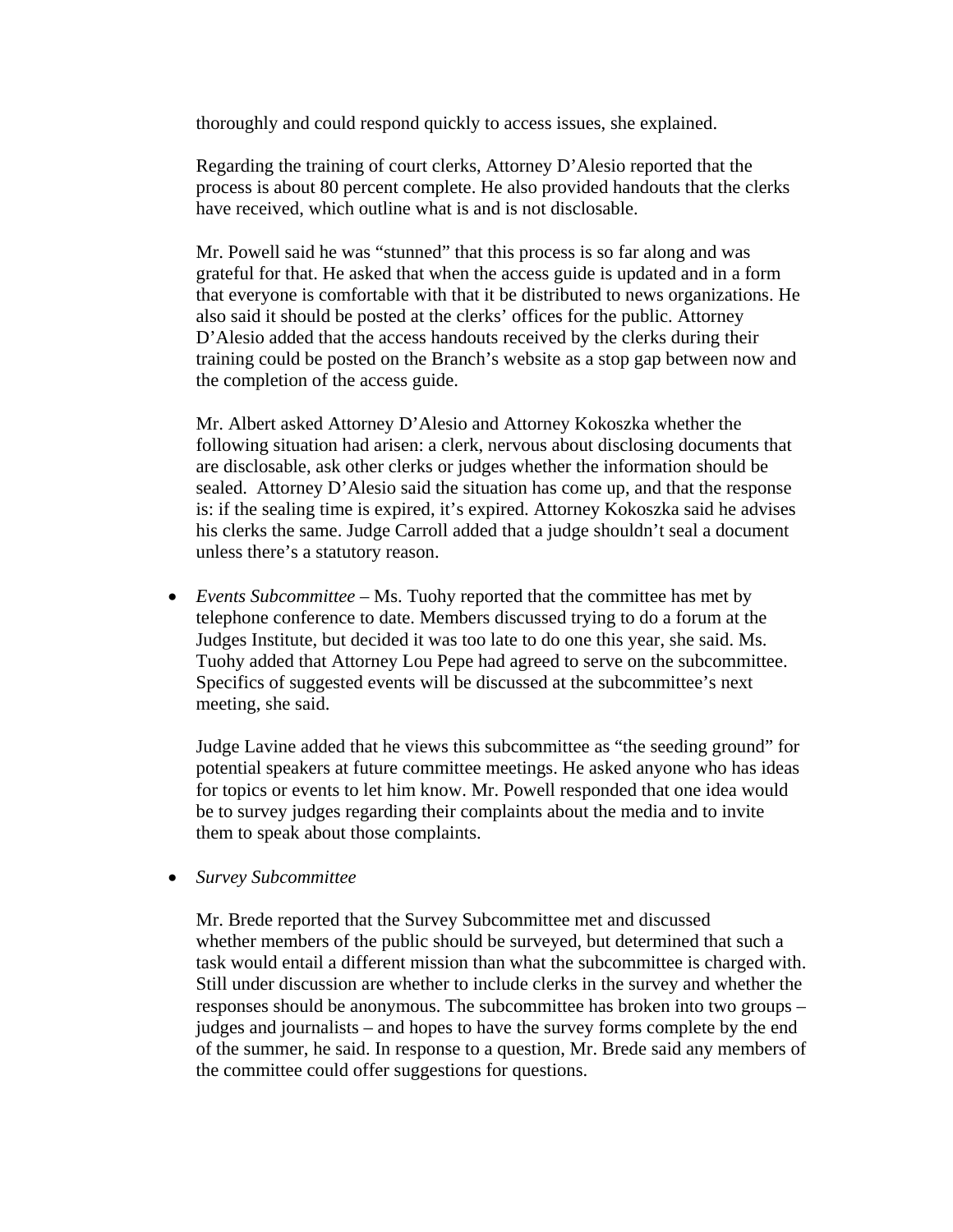#### *Agenda Item No. V: Discussion*

Judge Holzberg reported that Chief Justice Rogers and Judge Quinn (deputy chief court administrator) have asked he and Judge Michael Sheldon to prepare a program for all judges regarding sealing and unsealing documents and closing courtrooms. The program is mandatory and scheduled for Oct. 4, 2007. The chief administrative judges will be contacted to determine hot-button issues, and breakout groups will be held along divisional lines (i.e., criminal, civil, family, juvenile). The program will go hand-in-hand with the training clerks are receiving, he added.

Judge Lavine said he would be meeting with Judge Holzberg and Judge Sheldon to discuss what kind of programs regarding the media could be planned for the Judges Institute. He also mentioned the most recent issue of "The Judges Journal," which is devoted to the interaction between judges and journalists.

Judge Lavine added that the subcommittees would be asked for timelines regarding their respective projects at the next meeting of the Judicial-Media Committee.

#### *Agenda Item No. VI: Old Business*

At the committee's meeting in March, Attorney Chuck Howard requested a summary of which Public Access Task Force recommendations mention action by the Judicial-Media Committee. Judge Lavine referred committee members to a summary that members received. Attorney Joe D'Alesio also updated committee members on the work of the Judicial Branch Identity Theft Committee.

Between Agenda Item No. VI and No. VII, members of the public -- Mr. Steven Erickson, Mr. Bill Mulready and Mr. Chris Kennedy -- addressed the committee regarding their concerns and complaints about the judiciary and Judicial Branch. Judge Lavine responded that the Judicial-Media Committee has a limited charge and suggested that they contact the Office of the Chief Court Administrator with their complaints.

#### *Agenda Item No. VII: New Business*

The committee scheduled its next meeting for Monday, Sept. 10, 2007, at 2 p.m. at a location to be determined.

# *Agenda Item No. VIII: Introduction of Attorney Floyd Abrams*

Mr. Albert introduced noted First Amendment Attorney Floyd Abrams.

#### *Agenda Item No. IX: Presentation by Attorney Abrams*

Attorney Abrams addressed several matters, including online accessibility of court records, Connecticut's shield law, and cases he's handled. Attorney Abrams – who represented New York Times reporter Judith Miller and Time magazine reporter Matt Cooper – also discussed the Scooter Libby case as it relates to the media. In addition, he noted trends he sees occurring in the courts and foresaw state courts increasingly referring to the free-press provisions of their own state constitutions in deciding press issues.